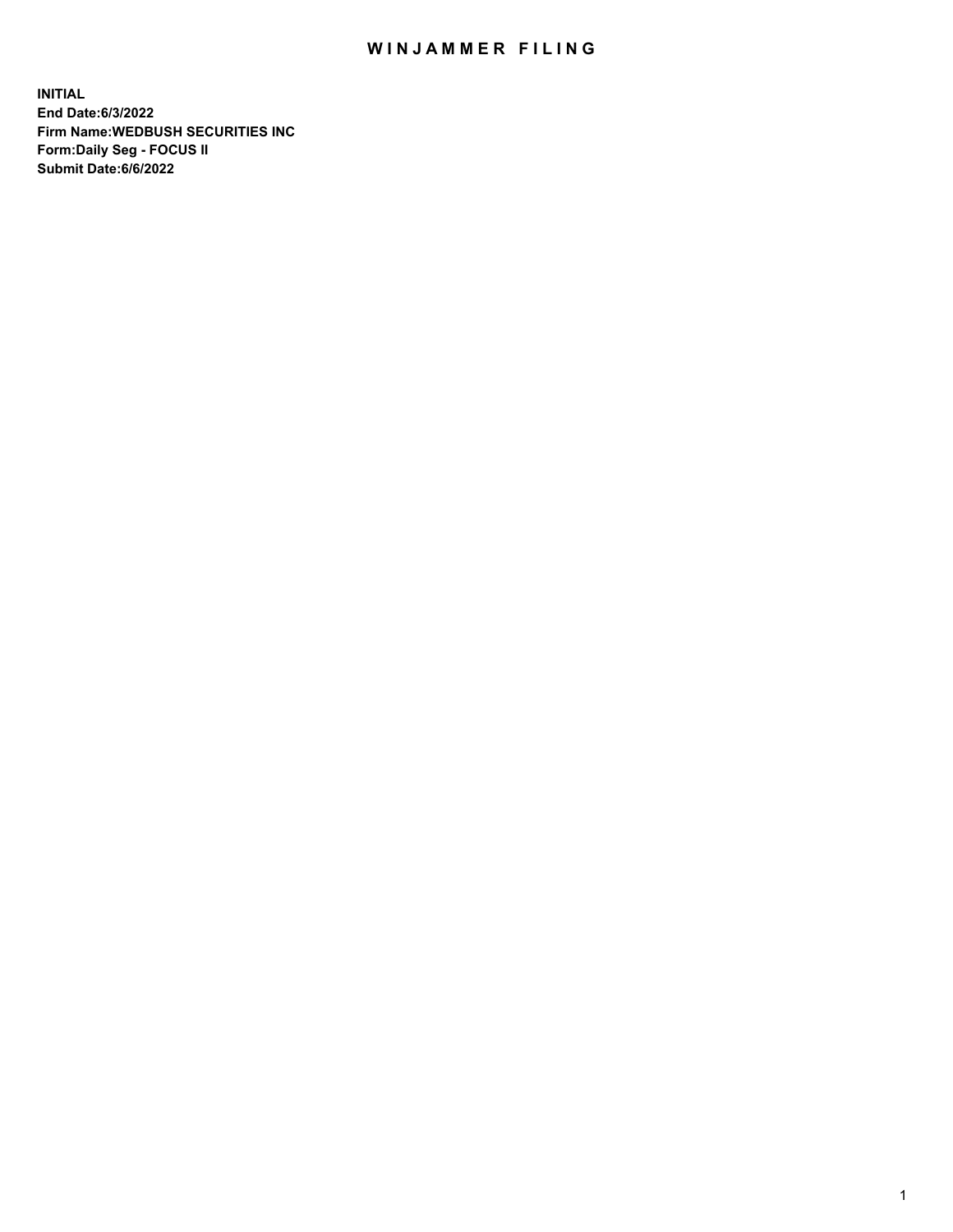**INITIAL End Date:6/3/2022 Firm Name:WEDBUSH SECURITIES INC Form:Daily Seg - FOCUS II Submit Date:6/6/2022 Daily Segregation - Cover Page**

| Name of Company                                                                                                                                                                                                                                                                                                                | <b>WEDBUSH SECURITIES INC</b>                         |  |
|--------------------------------------------------------------------------------------------------------------------------------------------------------------------------------------------------------------------------------------------------------------------------------------------------------------------------------|-------------------------------------------------------|--|
| <b>Contact Name</b>                                                                                                                                                                                                                                                                                                            | <b>Kevin Wirth</b>                                    |  |
| <b>Contact Phone Number</b>                                                                                                                                                                                                                                                                                                    | 312-784-0475                                          |  |
| <b>Contact Email Address</b>                                                                                                                                                                                                                                                                                                   | kevin.wirth@wedbush.com                               |  |
| FCM's Customer Segregated Funds Residual Interest Target (choose one):<br>a. Minimum dollar amount: ; or<br>b. Minimum percentage of customer segregated funds required:% ; or<br>c. Dollar amount range between: and; or<br>d. Percentage range of customer segregated funds required between:% and%.                         | 19,000,000<br><u>0</u><br><u>00</u><br>0 <sub>0</sub> |  |
| FCM's Customer Secured Amount Funds Residual Interest Target (choose one):<br>a. Minimum dollar amount: ; or<br>b. Minimum percentage of customer secured funds required:%; or<br>c. Dollar amount range between: and; or<br>d. Percentage range of customer secured funds required between:% and%.                            | 1,000,000<br><u>0</u><br><u>00</u><br>0 <sub>0</sub>  |  |
| FCM's Cleared Swaps Customer Collateral Residual Interest Target (choose one):<br>a. Minimum dollar amount: ; or<br>b. Minimum percentage of cleared swaps customer collateral required:% ; or<br>c. Dollar amount range between: and; or<br>d. Percentage range of cleared swaps customer collateral required between:% and%. | $\frac{0}{0}$<br>00<br>00                             |  |

Attach supporting documents CH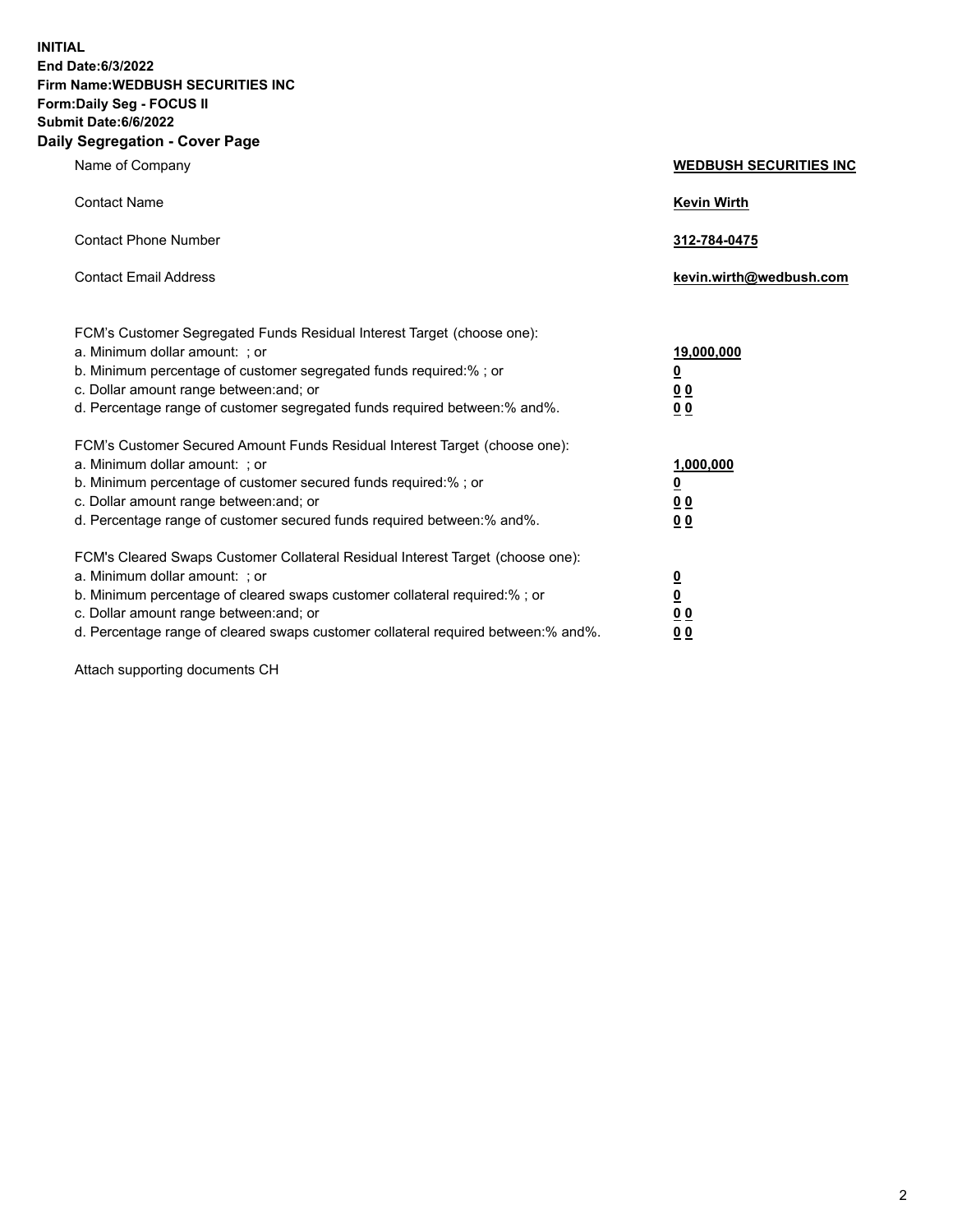**INITIAL End Date:6/3/2022 Firm Name:WEDBUSH SECURITIES INC Form:Daily Seg - FOCUS II Submit Date:6/6/2022 Daily Segregation - Secured Amounts**

|     | Foreign Futures and Foreign Options Secured Amounts                                         |                                           |
|-----|---------------------------------------------------------------------------------------------|-------------------------------------------|
|     | Amount required to be set aside pursuant to law, rule or regulation of a foreign            | $0$ [7305]                                |
|     | government or a rule of a self-regulatory organization authorized thereunder                |                                           |
| 1.  | Net ledger balance - Foreign Futures and Foreign Option Trading - All Customers             |                                           |
|     | A. Cash                                                                                     | 37,320,921 [7315]                         |
|     | B. Securities (at market)                                                                   | $0$ [7317]                                |
| 2.  | Net unrealized profit (loss) in open futures contracts traded on a foreign board of trade   | -372,144 [7325]                           |
| 3.  | Exchange traded options                                                                     |                                           |
|     | a. Market value of open option contracts purchased on a foreign board of trade              | 510 [7335]                                |
|     | b. Market value of open contracts granted (sold) on a foreign board of trade                | -15,950 [7337]                            |
| 4.  | Net equity (deficit) (add lines 1.2. and 3.)                                                | 36,933,337 [7345]                         |
| 5.  | Account liquidating to a deficit and account with a debit balances - gross amount           | <b>5,460</b> [7351]                       |
|     | Less: amount offset by customer owned securities                                            | 0 [7352] 5,460 [7354]                     |
| 6.  | Amount required to be set aside as the secured amount - Net Liquidating Equity              | 36,938,797 [7355]                         |
|     | Method (add lines 4 and 5)                                                                  |                                           |
| 7.  | Greater of amount required to be set aside pursuant to foreign jurisdiction (above) or line | 36,938,797 [7360]                         |
|     | 6.                                                                                          |                                           |
|     | FUNDS DEPOSITED IN SEPARATE REGULATION 30.7 ACCOUNTS                                        |                                           |
| 1.  | Cash in banks                                                                               |                                           |
|     | A. Banks located in the United States                                                       | 17,190,267 [7500]                         |
|     | B. Other banks qualified under Regulation 30.7                                              | <u>4,878,134</u> [7520] 22,068,401 [7530] |
| 2.  | Securities                                                                                  |                                           |
|     | A. In safekeeping with banks located in the United States                                   | $Q$ [7540]                                |
|     | B. In safekeeping with other banks qualified under Regulation 30.7                          | 0 <sup>[7560]</sup> 0 <sup>[7570]</sup>   |
| 3.  | Equities with registered futures commission merchants                                       |                                           |
|     | A. Cash                                                                                     | 12,382,770 [7580]                         |
|     | <b>B.</b> Securities                                                                        | $0$ [7590]                                |
|     | C. Unrealized gain (loss) on open futures contracts                                         | $0$ [7600]                                |
|     | D. Value of long option contracts                                                           | $0$ [7610]                                |
|     | E. Value of short option contracts                                                          | 0 [7615] 12,382,770 [7620]                |
| 4.  | Amounts held by clearing organizations of foreign boards of trade                           |                                           |
|     | A. Cash                                                                                     | 6,796,177 [7640]                          |
|     | <b>B.</b> Securities                                                                        | $0$ [7650]                                |
|     | C. Amount due to (from) clearing organization - daily variation                             | $0$ [7660]                                |
|     | D. Value of long option contracts                                                           | $0$ [7670]                                |
|     | E. Value of short option contracts                                                          | 0 [7675] 6,796,177 [7680]                 |
| 5.  | Amounts held by members of foreign boards of trade                                          |                                           |
|     | A. Cash                                                                                     | 300,495 [7700]                            |
|     | <b>B.</b> Securities                                                                        | $0$ [7710]                                |
|     | C. Unrealized gain (loss) on open futures contracts                                         | $0$ [7720]                                |
|     | D. Value of long option contracts                                                           | 510 [7730]                                |
|     | E. Value of short option contracts                                                          | -15,950 [7735] 285,055 [7740]             |
| 6.  | Amounts with other depositories designated by a foreign board of trade                      | $0$ [7760]                                |
| 7.  | Segregated funds on hand                                                                    | $0$ [7765]                                |
| 8.  | Total funds in separate section 30.7 accounts                                               | 41,532,403 [7770]                         |
| 9.  | Excess (deficiency) Set Aside for Secured Amount (subtract line 7 Secured Statement         | 4,593,606 [7380]                          |
|     | Page 1 from Line 8)                                                                         |                                           |
| 10. | Management Target Amount for Excess funds in separate section 30.7 accounts                 | 1,000,000 [7780]                          |
| 11. | Excess (deficiency) funds in separate 30.7 accounts over (under) Management Target          | 3,593,606 [7785]                          |
|     |                                                                                             |                                           |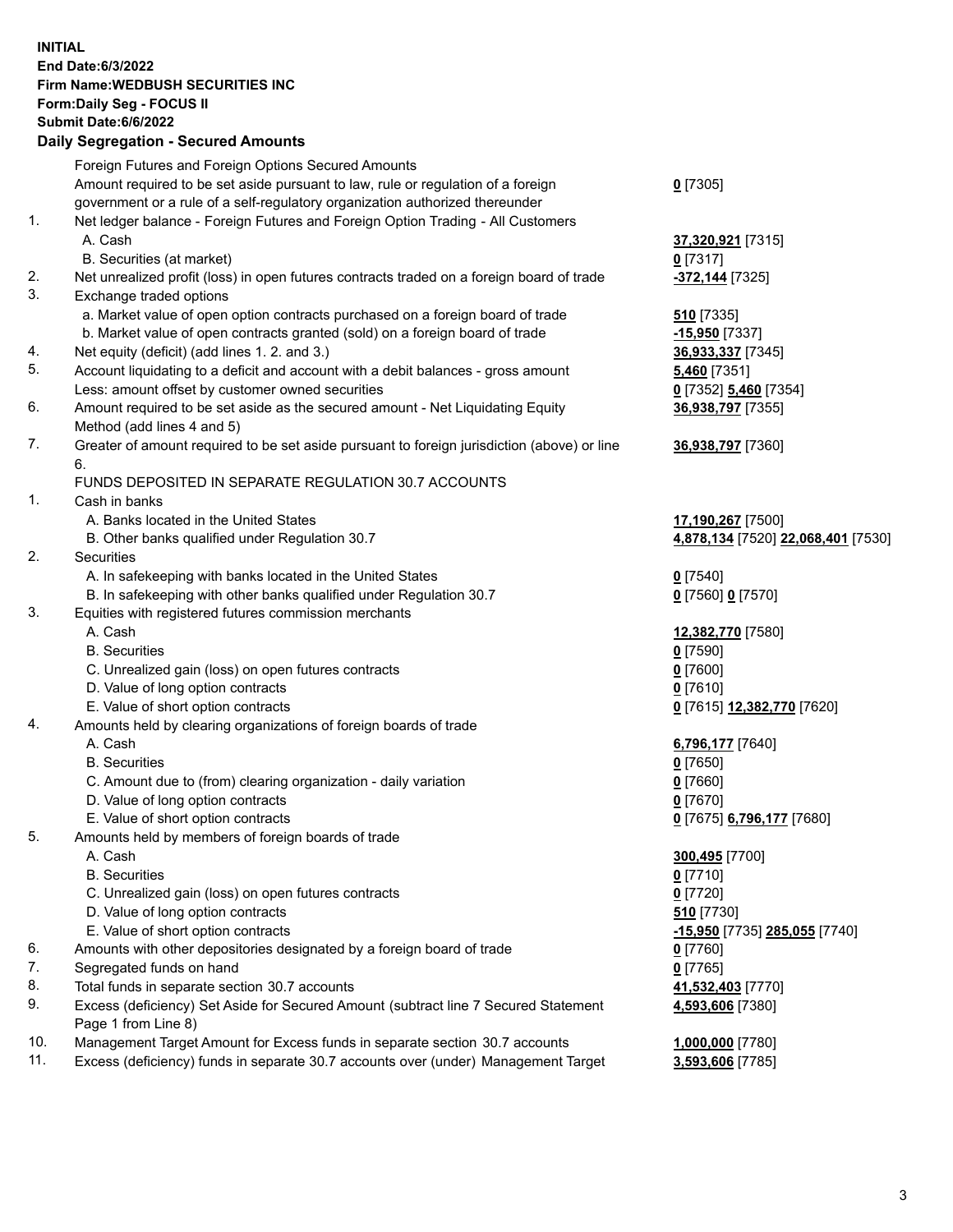|                | <b>INITIAL</b>                                                                      |                                                      |
|----------------|-------------------------------------------------------------------------------------|------------------------------------------------------|
|                | End Date: 6/3/2022                                                                  |                                                      |
|                | <b>Firm Name: WEDBUSH SECURITIES INC</b>                                            |                                                      |
|                | Form: Daily Seg - FOCUS II                                                          |                                                      |
|                | Submit Date: 6/6/2022                                                               |                                                      |
|                | Daily Segregation - Segregation Statement                                           |                                                      |
|                | SEGREGATION REQUIREMENTS(Section 4d(2) of the CEAct)                                |                                                      |
| 1 <sub>1</sub> | Net ledger balance                                                                  |                                                      |
|                | A. Cash                                                                             | 2,210,909,926 [7010]                                 |
|                | B. Securities (at market)                                                           | 197,116,812 [7020]                                   |
| 2.             | Net unrealized profit (loss) in open futures contracts traded on a contract market  | 1,020,275,713 [7030]                                 |
| 3.             | Exchange traded options                                                             |                                                      |
|                | A. Add market value of open option contracts purchased on a contract market         | 7,497,330,150 [7032]                                 |
|                | B. Deduct market value of open option contracts granted (sold) on a contract market | -5,341,837,009 [7033]                                |
| 4.             | Net equity (deficit) (add lines 1, 2 and 3)                                         | 5,583,795,592 [7040]                                 |
| 5.             | Accounts liquidating to a deficit and accounts with                                 |                                                      |
|                | debit balances - gross amount                                                       | 3,969,572 [7045]                                     |
|                | Less: amount offset by customer securities                                          | <mark>-3,527,279</mark> [7047] <b>442,293</b> [7050] |
| 6.             | Amount required to be segregated (add lines 4 and 5)                                | 5,584,237,885 [7060]                                 |
|                | FUNDS IN SEGREGATED ACCOUNTS                                                        |                                                      |
| 7.             | Deposited in segregated funds bank accounts                                         |                                                      |
|                | A. Cash                                                                             | 901,456,658 [7070]                                   |
|                | B. Securities representing investments of customers' funds (at market)              | $0$ [7080]                                           |
|                | C. Securities held for particular customers or option customers in lieu of cash (at | 495,854 [7090]                                       |
|                | market)                                                                             |                                                      |
| 8.             | Margins on deposit with derivatives clearing organizations of contract markets      |                                                      |
|                | A. Cash                                                                             | 1,367,050,032 [7100]                                 |
|                | B. Securities representing investments of customers' funds (at market)              | 948,584,043 [7110]                                   |
|                | C. Securities held for particular customers or option customers in lieu of cash (at | 192,638,192 [7120]                                   |
|                | market)                                                                             |                                                      |
| 9.             | Net settlement from (to) derivatives clearing organizations of contract markets     | 67,839,401 [7130]                                    |
| 10.            | Exchange traded options                                                             |                                                      |
|                | A. Value of open long option contracts                                              | 7,497,330,150 [7132]                                 |
|                | B. Value of open short option contracts                                             | -5,341,837,009 [7133]                                |
| 11.            | Net equities with other FCMs                                                        |                                                      |
|                | A. Net liquidating equity                                                           | $0$ [7140]                                           |
|                | B. Securities representing investments of customers' funds (at market)              | $0$ [7160]                                           |
|                | C. Securities held for particular customers or option customers in lieu of cash (at | $0$ [7170]                                           |
|                | market)                                                                             |                                                      |
| 12.            | Segregated funds on hand                                                            | 3,982,766 [7150]                                     |
| 13.            | Total amount in segregation (add lines 7 through 12)                                | 5,637,540,087 [7180]                                 |
| 14.            | Excess (deficiency) funds in segregation (subtract line 6 from line 13)             | 53,302,202 [7190]                                    |
| 15.            | Management Target Amount for Excess funds in segregation                            | 19,000,000 [7194]                                    |
| 16.            | Excess (deficiency) funds in segregation over (under) Management Target Amount      | 34,302,202 [7198]                                    |

16. Excess (deficiency) funds in segregation over (under) Management Target Amount Excess